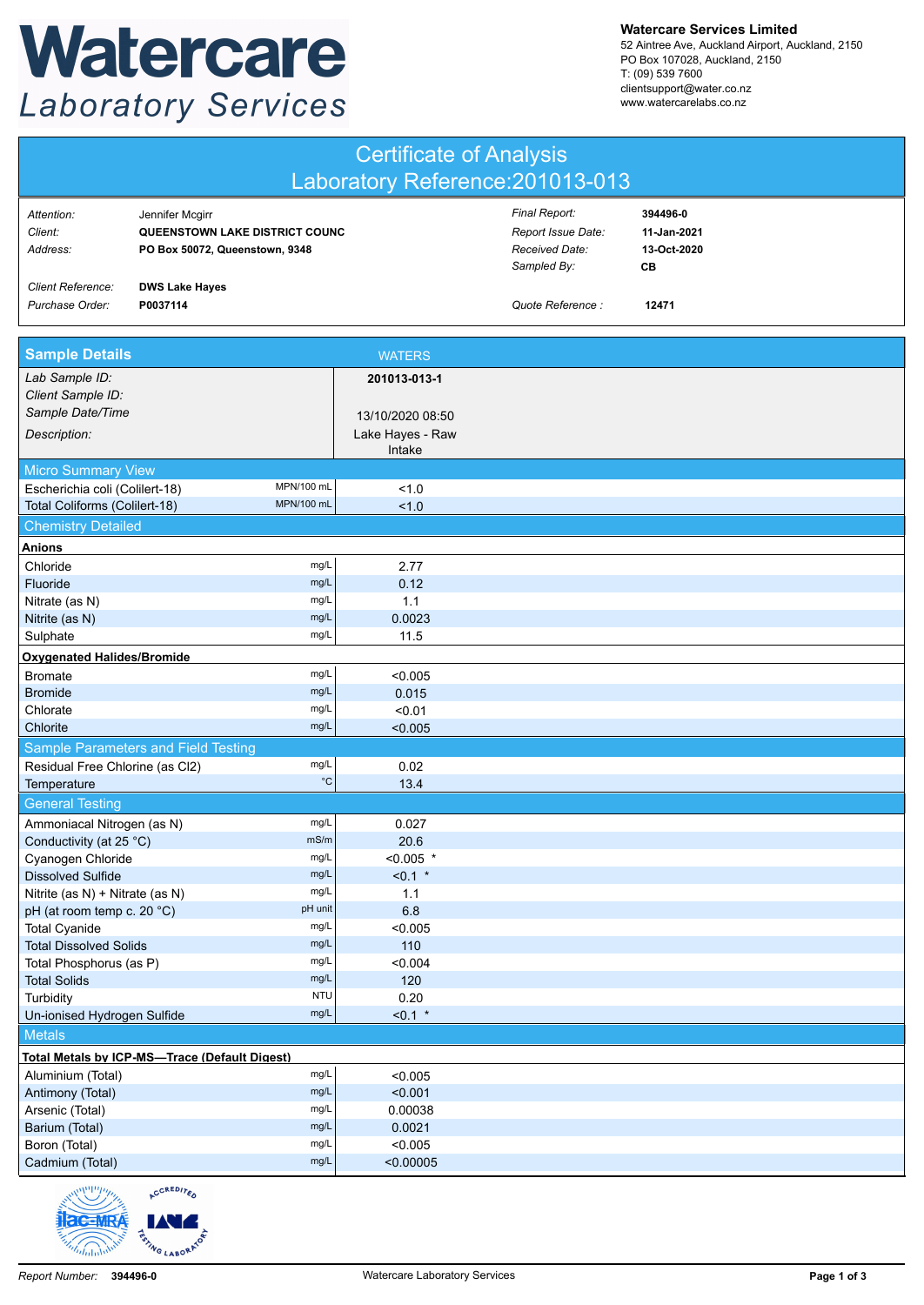| <b>Sample Details (continued)</b>             |      | <b>WATERS</b>    |  |
|-----------------------------------------------|------|------------------|--|
| Lab Sample ID:                                |      | 201013-013-1     |  |
| Client Sample ID:                             |      |                  |  |
| Sample Date/Time:                             |      | 13/10/2020 08:50 |  |
| Description:                                  |      | Lake Hayes - Raw |  |
|                                               |      | Intake           |  |
| <b>Metals</b>                                 |      |                  |  |
| Total Metals by ICP-MS-Trace (Default Digest) |      |                  |  |
| Calcium (Total)                               | mg/L | 30               |  |
| Chromium (Total)                              | mg/L | < 0.0005         |  |
| Copper (Total)                                | mg/L | 0.0019           |  |
| Iron (Total)                                  | mg/L | < 0.002          |  |
| Lead (Total)                                  | mg/L | 0.00016          |  |
| Magnesium (Total)                             | mg/L | 3.2              |  |
| Manganese (Total)                             | mg/L | < 0.0005         |  |
| Mercury (Total)                               | mg/L | < 0.00005        |  |
| Molybdenum (Total)                            | mg/L | < 0.0003         |  |
| Nickel (Total)                                | mg/L | < 0.0001         |  |
| Potassium (Total)                             | mg/L | 1.3              |  |
| Selenium (Total)                              | mg/L | < 0.0005         |  |
| Sodium (Total)                                | mg/L | 3.9              |  |
| Total Hardness (as CaCO3)                     | mg/L | 88               |  |
| Uranium (Total)                               | mg/L | 0.000031         |  |
| Zinc (Total)                                  | mg/L | 0.0037           |  |

*Results marked with \* are not accredited to International Accreditation New Zealand*

*Where samples have been supplied by the client, they are tested as received.* 

*The results of analysis contained in this report relate only to the sample(s) tested. A dash indicates no test performed.*

## **Reference Methods**

The sample(s) referred to in this report were analysed by the following method(s)

| The sample(s) relency to in this report were analysed by the following method(s). |                                                                               |              |                |            |  |  |  |  |
|-----------------------------------------------------------------------------------|-------------------------------------------------------------------------------|--------------|----------------|------------|--|--|--|--|
| Analyte                                                                           | <b>Method Reference</b>                                                       | <b>MDL</b>   | <b>Samples</b> | Location   |  |  |  |  |
| <b>Micro Summary View</b>                                                         |                                                                               |              |                |            |  |  |  |  |
| Escherichia coli (Colilert-18)                                                    | APHA (online edition) 9223 B Colilert<br>Quantitray                           | 1 MPN/100 mL | All            | Queenstown |  |  |  |  |
| Total Coliforms (Colilert-18)                                                     | APHA (online edition) 9223 B Colilert<br>Quantitray                           | 1 MPN/100 mL | All            | Queenstown |  |  |  |  |
| <b>Chemistry Detailed</b>                                                         |                                                                               |              |                |            |  |  |  |  |
| <b>Anions</b>                                                                     |                                                                               |              |                |            |  |  |  |  |
| Chloride                                                                          | APHA (online edition) 4110 B                                                  | $0.02$ mg/L  | All            | Auckland   |  |  |  |  |
| Fluoride                                                                          | APHA (online edition) 4110 B                                                  | $0.02$ mg/L  | All            | Auckland   |  |  |  |  |
| Nitrate (as N)                                                                    | APHA (online edition) 4110 B                                                  | $0.002$ mg/L | All            | Auckland   |  |  |  |  |
| Nitrite (as N)                                                                    | APHA (online edition) 4110 B                                                  | $0.002$ mg/L | All            | Auckland   |  |  |  |  |
| Sulphate                                                                          | APHA (online edition) 4110 B                                                  | $0.02$ mg/L  | All            | Auckland   |  |  |  |  |
| <b>Oxygenated Halides/Bromide</b>                                                 |                                                                               |              |                |            |  |  |  |  |
| <b>Bromate</b>                                                                    | USEPA 300.0 (modified)                                                        | $0.005$ mg/L | All            | Auckland   |  |  |  |  |
| <b>Bromide</b>                                                                    | USEPA 300.0 (modified)                                                        | 0.005 mg/L   | All            | Auckland   |  |  |  |  |
| Chlorate                                                                          | USEPA 300.0 (modified)                                                        | $0.010$ mg/L | All            | Auckland   |  |  |  |  |
| Chlorite                                                                          | USEPA 300.0 (modified)                                                        | $0.005$ mg/L | All            | Auckland   |  |  |  |  |
| <b>Sample Parameters and Field Testing</b>                                        |                                                                               |              |                |            |  |  |  |  |
| Residual Free Chlorine (as Cl2)                                                   | APHA (online edition) 4500-Cl G                                               | $0.02$ mg/L  | All            | Queenstown |  |  |  |  |
| Temperature                                                                       | APHA (online edition) 2550 B                                                  | °C           | All            | Queenstown |  |  |  |  |
| <b>General Testing</b>                                                            |                                                                               |              |                |            |  |  |  |  |
| Ammoniacal Nitrogen (as N) by Flow Analysis                                       | APHA (online edition) 4500-NH3 H                                              | $0.005$ mg/L | All            | Auckland   |  |  |  |  |
| Conductivity (at 25 °C) by Electrode                                              | APHA (online edition) 2510 B                                                  | $0.5$ mS/m   | All            | Auckland   |  |  |  |  |
| Cyanogen Chloride by Spectrophotometry                                            | APHA (online edition) 4500-CN J                                               | $0.005$ mg/L | All            | Auckland   |  |  |  |  |
| Dissolved Sulfide by Colour Comparison (Methylene Blue<br>Method)                 | APHA (online edition) 4500-S2 B (modified) &<br>D                             | $0.1$ mg/L   | All            | Auckland   |  |  |  |  |
| Nitrite (as N) + Nitrate (as N)                                                   | Calculation                                                                   | 0.001 mg/L   | All            | Auckland   |  |  |  |  |
| pH (at room temp c. 20 °C) by Electrode                                           | APHA (online edition) 4500-H B (Tested<br>beyond 15 minute APHA holding time) | 0.1 pH unit  | All            | Auckland   |  |  |  |  |
| Total Cyanide by Distillation and Colorimetry/Discrete<br>Analyser                | APHA (online edition) 4500-CN C & E (modifie<br>d)                            | $0.005$ mg/L | All            | Auckland   |  |  |  |  |